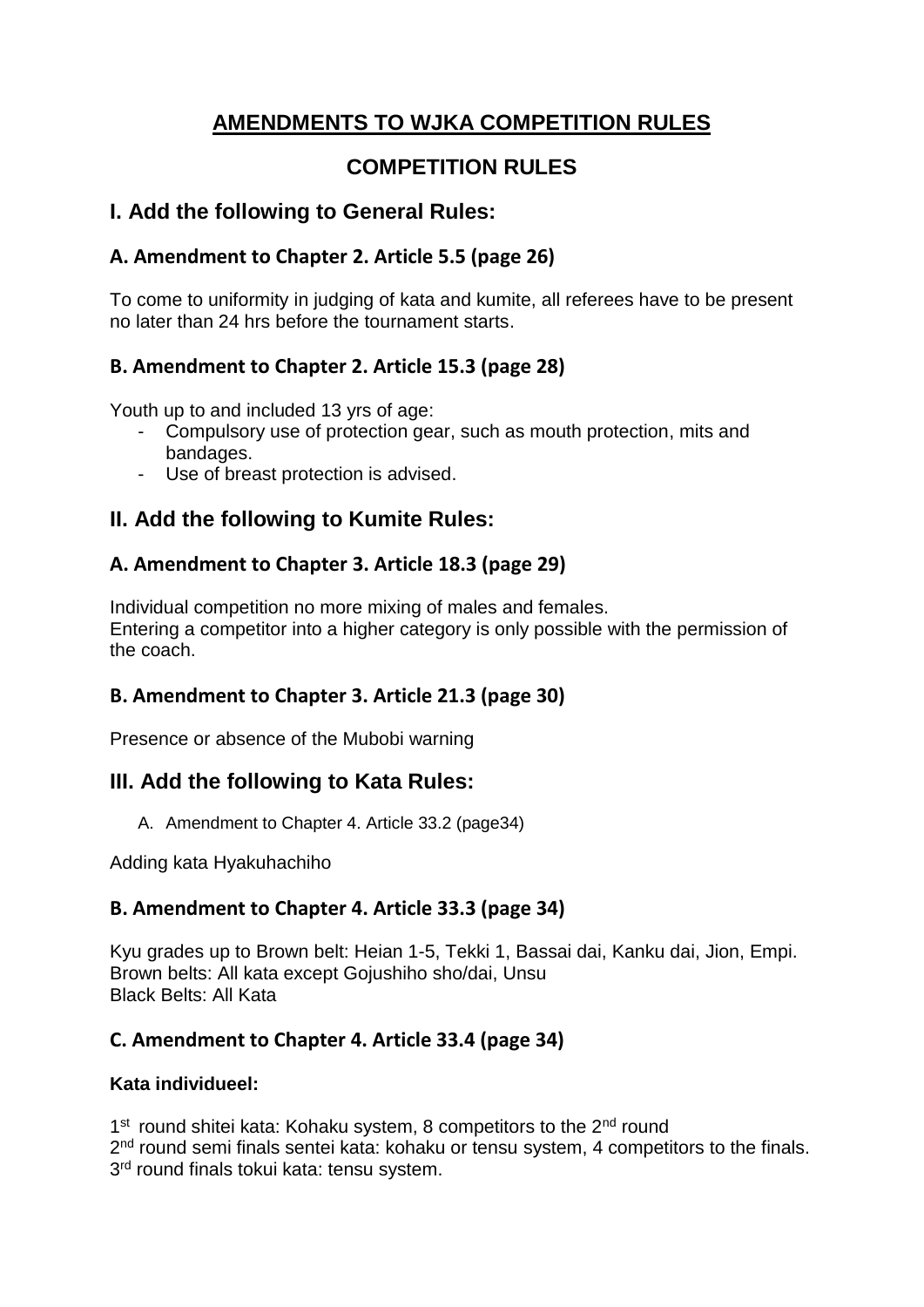### **In case of 4 competitors or less only a 2 round competition will be held:**

1<sup>st</sup> round semi finals: sentei kata 2<sup>nd</sup> round finals tokui kata: tensu system

- Start order of the competitors in the finals is decided by the total amount of points.Points scored will not be added to the previous score.

# **JUDGING RULES**

## **I. Add the following to Kumite Rules:**

### **A. Amendment to Chapter 3. 10 (page 41)**

#### **Contact and consequences**

| type of contact |                                        | consequences |                                                                 |  |
|-----------------|----------------------------------------|--------------|-----------------------------------------------------------------|--|
|                 | Weak: light contact and or light shock |              | A   Opponent moves forward towards a<br>technique               |  |
|                 | Medium: Medium damage and/or<br>shock  | B            | Opponent remains stabile in position                            |  |
| 3               | Strong: heavy damage and/or shock      |              | $C$   Opponent moves away from the<br>technique. Out of balance |  |

#### **Sanctions/punishment**

| Type of contact and consequences | sanction                                |
|----------------------------------|-----------------------------------------|
| 1Α                               | No sanction, giving a point is optional |
| 1B                               | Keikoku, no point                       |
| 1 <sup>C</sup>                   | Chui                                    |
| 2A                               | Keikoku                                 |
| 2B                               | Chui                                    |
| 2C                               | Hansoku                                 |
| 3A                               | Hansoku                                 |
| 3B                               | Hansoku                                 |
| 3C                               | Hansoku                                 |

### **II. Add the following to Kata Rules:**

### **A. Amendment to Chapter 4. Article 10 (page 41)**

#### **Position of referees and competitors**

#### **Kata according kohaku system:**

- Starting position of the competitors is opposite the chief referee/head Judge. The distance should be 2 mtrs from the center and 2 mtrs from the side line.